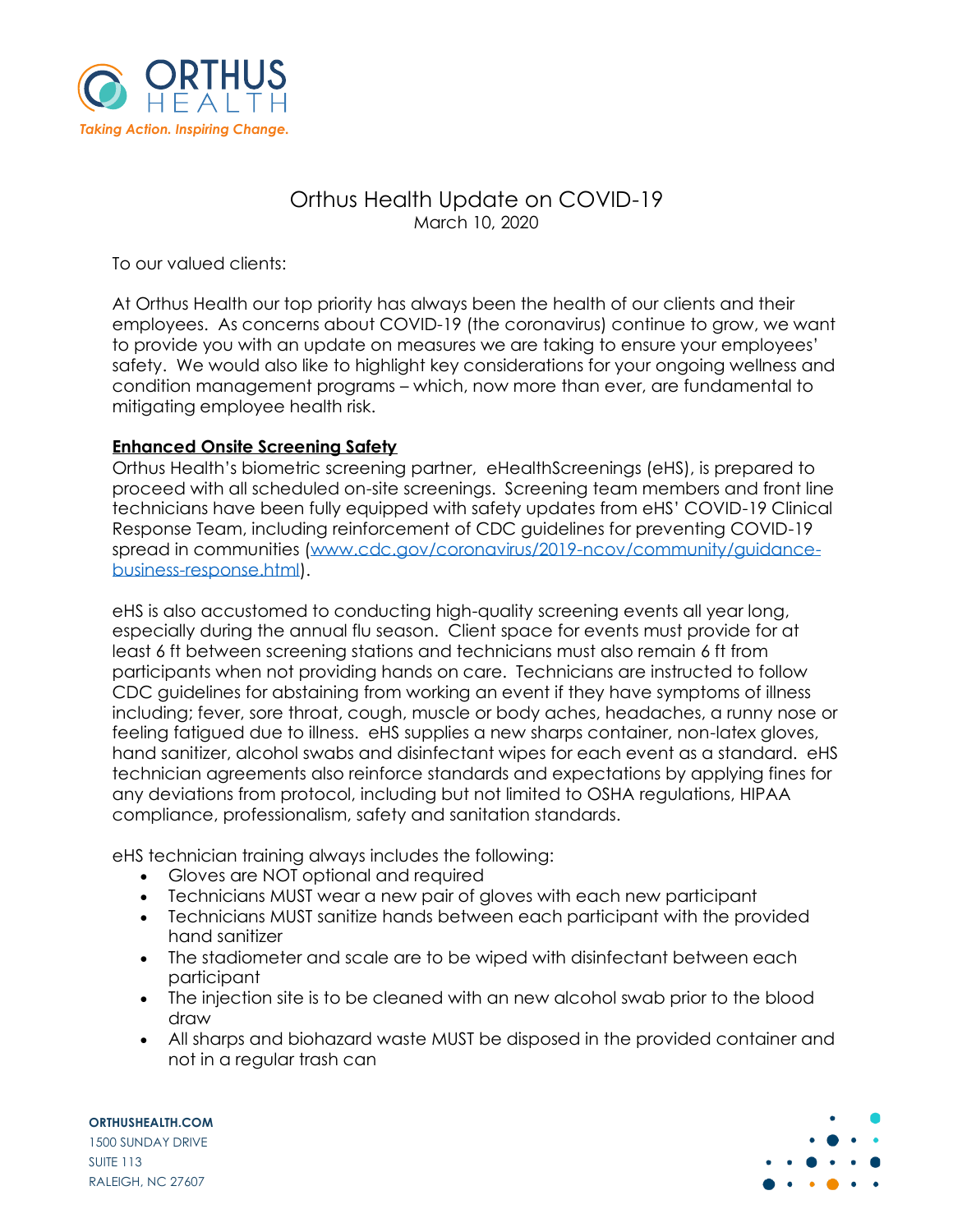

• Sharps containers are NEVER left at an event location and are properly disposed of by the lead technician

Orthus Health further recommends our clients follow CDC guidelines for preventing COVID-19 spread in communities [\(www.cdc.gov/coronavirus/2019](http://www.cdc.gov/coronavirus/2019-ncov/community/guidance-business-response.html) [ncov/community/guidance-business-response.html\)](http://www.cdc.gov/coronavirus/2019-ncov/community/guidance-business-response.html). Both the individual employee and the employer are responsible for ensuring participants are well enough to attend an onsite biometric screening events.

### **Onsite Screening Rescheduling Options**

Orthus Health understands onsite biometric screening events drawing numerous employees may be a cause for concern. If you are not comfortable holding a scheduled screening at your site, please reach out to your Orthus Health account manager to discuss alternative options or possible rescheduling.

*For onsite screenings cancelled less than 10 days prior to the scheduled event\*,* clients will be charged cancellation fees per contracted terms. However, Orthus Health will provide an equivalent credit (reduced by technician labor expenses already incurred by Orthus Health) to be applied towards future biometric screening services. **\*Applies only to onsite screening events currently scheduled for March 2020.**

*For events outside the 10 day confirmation window*, Orthus Health will be happy to work with our clients to reschedule upcoming events. Please consider the CDC offers no definitive timeline for lessening of the COVID-19 public health threat, even with global efforts focused concurrently on reducing the spread and impact of the virus. In addition, the period from August through November traditionally sees the heaviest screening volume. Dates are often booked a year in advance, limiting options for clients seeking screening schedule changes.

If your program permit alternative screening options such as visiting a PCP, presenting at one of 1,700+ LabCorp facilities, or requesting a home test kit, we suggest you remind employees of these opportunities. If you do not currently offer these options and would like to explore them, then please reach out to your Orthus Health account manager.

#### **Wellness Program Timelines & Requirements**

Wellness and condition management programs play a critical role in keeping employees healthy throughout the year, even during temporary periods of public health risk. The vast majority of wellness activities are also completed individually (i.e. online health risk assessments, telephonic coaching, digital fitness tracking, education, etc.), and therefore do not pose COVID-19 risk. Accordingly, Orthus Health recommends clients maintain previously launched 2020 wellness program timelines and requirements.

However, Orthus Health understand the COVID-19 situation is evolving. We will work with our clients on a case by case basis to adjust program parameters as needed. We have a great depth of experience navigating all kinds of interruptions to wellness

#### **ORTHUSHEALTH.COM**

1500 SUNDAY DRIVE SUITE 113 RALEIGH, NC 27607